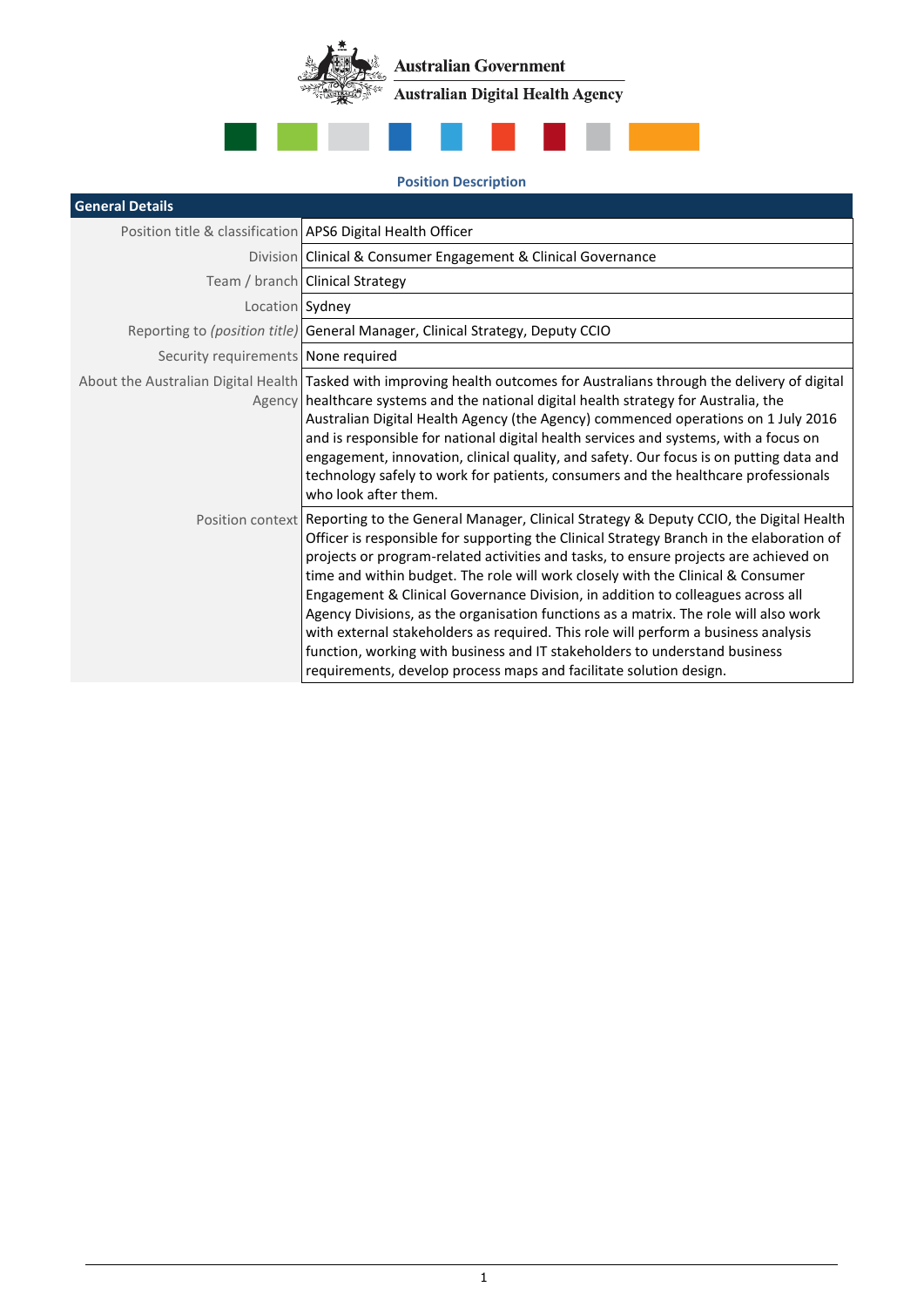## **Position duties**

The Digital Health Officer will provide a wide range of support services, including, but not limited to:

- Managing the development, implementation, monitoring and evaluation of (insert name of program);
- Developing a set of actionable and targeted goals, tools and templates using an adaptable approach which is stakeholder (customer) focused and localised as required;
- Establishing the baseline benefits profile and the cycle of benefits reporting throughout the (insert name of program), including the preparation of benefits summaries and analysis reports as required;
- Preparation of executive-level briefing papers, meeting papers supportive material as requested
- Supporting the analysis and evaluation of outcomes;
- Ensuring effective stakeholder engagement and facilitate early identification of opportunities and risks through negotiating and influencing;
- Designing and developing data collection tools and dashboard for benefit and outcome tracking and reporting;
- Identifying and reporting on risks and issues, with suitable mitigation plans;
- Ensuring compliance with all relevant policy, procedures, legislative and reporting requirements; and
- Adhere to the Agency Values and Code of Conduct.